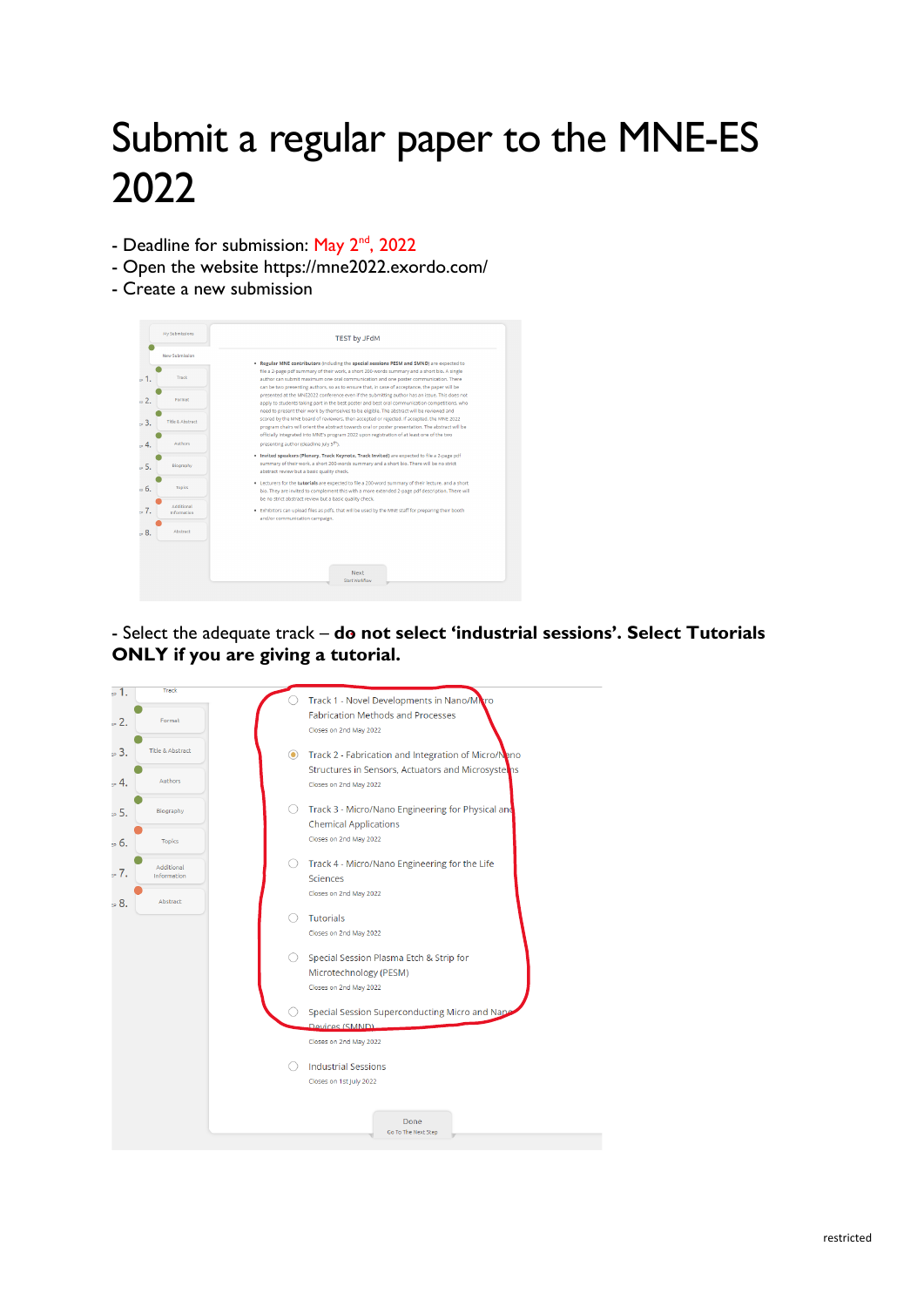- Select "Oral" if you prefer an oral contribution; select "Poster" if you prefer a poster contribution; select "Oral or Poster" if you do not mind the format. The final decision on the oral or poster format will be made by the co-chairs, depending on your abstract score and the capacity of each session.

|    | My Submissions              | Format                                                             |
|----|-----------------------------|--------------------------------------------------------------------|
|    | New Submission              | Which presentation format would you prefer?                        |
| 1. | Track                       | Oral                                                               |
| 2. | Format                      | Poster<br>۰                                                        |
| 3. | <b>Title &amp; Abstract</b> | <b>Oral or Poster</b>                                              |
| 4. | Authors                     | Keynote / Track Keynote / Invited speaker (only by<br>invitation!) |
| 5. | Biography                   | Sponsor/Exhibitor (only for official<br>sponsors/exhibitors!)      |
| 6. | <b>Topics</b>               | Tutorial (only by invitation!)                                     |
| 7. | Additional<br>Information   |                                                                    |
| 8. | Abstract                    | Done<br>Go To The Next Step                                        |

## - Input title and abstract

| My Submissions                       | Title & Abstract                                                                                                                                                               |
|--------------------------------------|--------------------------------------------------------------------------------------------------------------------------------------------------------------------------------|
| New Submission                       | Title                                                                                                                                                                          |
| Track<br>step 1.                     | TEST by JF                                                                                                                                                                     |
| Format<br>STEP 2.                    | Abstract                                                                                                                                                                       |
| Title & Abstract<br>STEP 3.          | $\mathbb{U} \quad \mathrel{\mathop:}= \quad \mathrel{\mathop:}= \quad \mathbf{X}^2 \quad \mathbf{X}_2 \quad \mathbf{\Omega}$<br>$\vee$ Saved<br>$\mathbf{B}$<br>$\overline{I}$ |
| Authors<br>$STLP$ 4.                 | Blah blah blah                                                                                                                                                                 |
| Biography<br>STEP 5.                 |                                                                                                                                                                                |
| <b>Topics</b><br>STEP 6.             |                                                                                                                                                                                |
| Additional<br>STEP 7.<br>Information | 196 words remaining.                                                                                                                                                           |
| Abstract<br>STEP 8.                  |                                                                                                                                                                                |
|                                      | Done<br>Go To The Next Step                                                                                                                                                    |

- input author(s) – specify if THE FIRST AUTHOR is a student

| New Submission<br>Is this a student submission?<br>$\circ$ No<br>Yes<br>Track.<br>$STEP$ 1.<br>Please nominate all the authors that contributed to this submission below.<br>5002<br>Format<br>Title & Abstract<br>$57003$ .<br>1.<br>Jean-Francois de Marneffe imec v.z.w.<br>Corresponding Author Presenting Author<br>Authors | Re-order                                        |
|----------------------------------------------------------------------------------------------------------------------------------------------------------------------------------------------------------------------------------------------------------------------------------------------------------------------------------|-------------------------------------------------|
|                                                                                                                                                                                                                                                                                                                                  |                                                 |
|                                                                                                                                                                                                                                                                                                                                  |                                                 |
|                                                                                                                                                                                                                                                                                                                                  |                                                 |
| STEP 4.                                                                                                                                                                                                                                                                                                                          |                                                 |
|                                                                                                                                                                                                                                                                                                                                  | <b>Edit Author</b><br>Remove                    |
| Biography<br>5.5                                                                                                                                                                                                                                                                                                                 |                                                 |
| 2.<br>Harry Potter Hogwarts<br>Topics<br>57206<br>$\mathbb S$ Corresponding Author $\mathbb S$ Presenting Author                                                                                                                                                                                                                 | Re-order<br><sup>00</sup> Edit Author<br>Remove |
| Additional<br>STEP 7.<br>Information                                                                                                                                                                                                                                                                                             |                                                 |
| 3.<br>Add Another Author<br>Abstract<br>5708.                                                                                                                                                                                                                                                                                    |                                                 |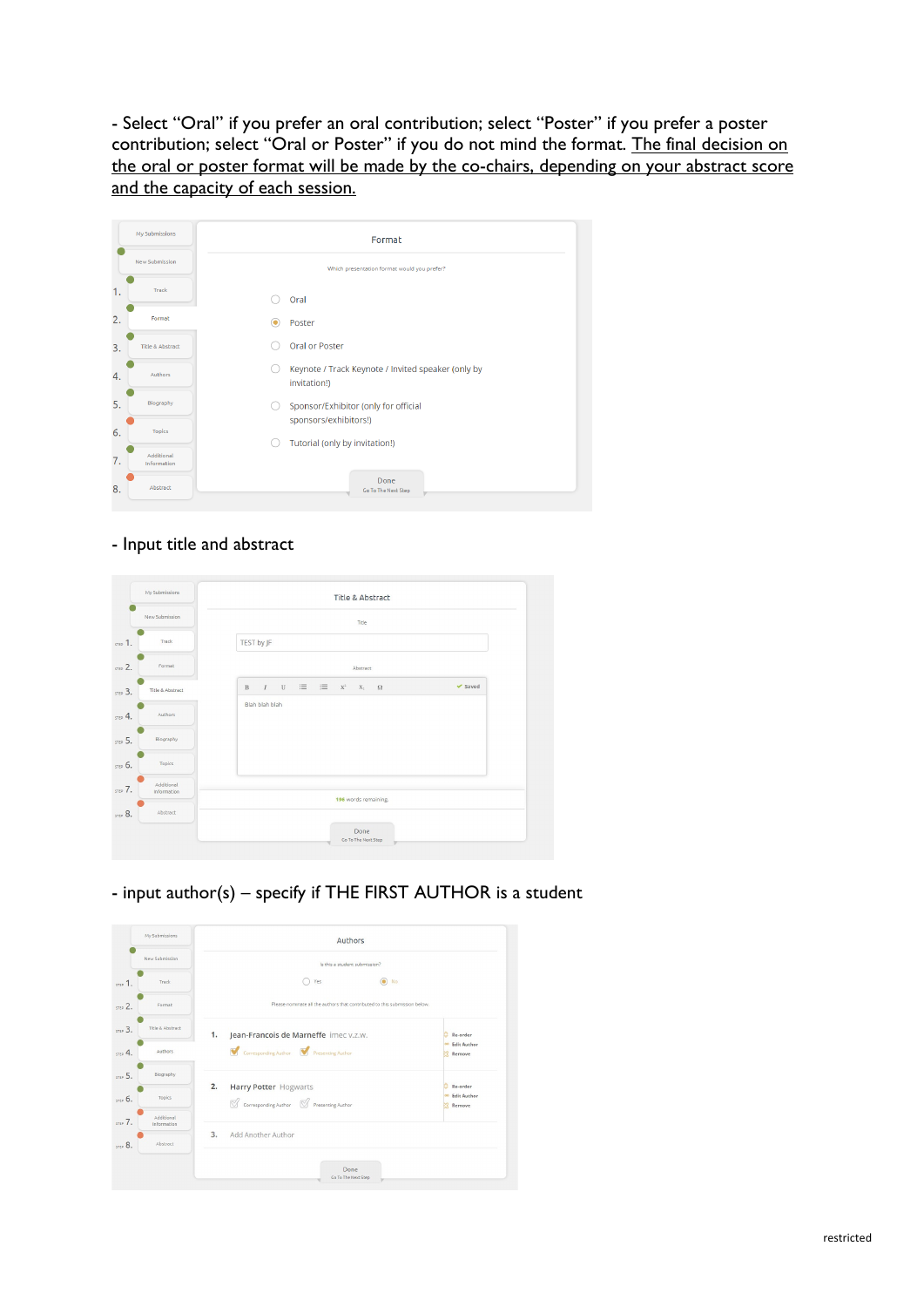- input short bio of presenting author

|            | My Submissions            | Biography                                                                                                    |
|------------|---------------------------|--------------------------------------------------------------------------------------------------------------|
|            | New Submission            | Please include a short biography for the presenting author(s) below.                                         |
| $T = 1$ .  | Track                     | Jean-Francois de Marneffe imec v.z.w.                                                                        |
| $\pi P$ 2. | Format                    | $\mathbf{u} \equiv \mathbf{u} \equiv \mathbf{x}^2$ $\mathbf{x}_2$ $\mathbf{\Omega}$<br>$I$ U<br>$\, {\bf B}$ |
| пер 3.     | Title & Abstract          | jhkjhfjvhlah                                                                                                 |
| TEP 4.     | Authors                   |                                                                                                              |
| $\pi P$ 5. | Biography                 |                                                                                                              |
| пер 6.     | Topics                    | 49 words remaining.                                                                                          |
| тер 7.     | Additional<br>Information | Done                                                                                                         |
| TEP 8.     | Abstract                  | Go To The Next Step                                                                                          |

- Within your track, choose your topic(s). Max 2 topics allowed.

|                           |                                                | Please choose a maximum of two topics from the list below.                                                                                               |
|---------------------------|------------------------------------------------|----------------------------------------------------------------------------------------------------------------------------------------------------------|
| Track                     | <b>TOPICS</b>                                  | Change This Topic Group                                                                                                                                  |
| Format                    |                                                |                                                                                                                                                          |
| Title & Abstract          | 6<br>bonding technology                        | Nanofabrication (other than nanopatterning), nanomanipulation, transfer,                                                                                 |
| Authors                   | actuators                                      | Use of metamaterials, 2D materials into innovative devices, sensors and                                                                                  |
| Biography                 | engineering                                    | "Smart" (multi-)functional surfaces with wetting, optical and/or biological<br>functionality; surface (bio)functionalization for sensing; plasma surface |
| <b>Topics</b>             |                                                |                                                                                                                                                          |
| Additional<br>Information |                                                | Fabrication and Integration of MEMS/NEMS and nanodevices                                                                                                 |
| Abstract                  | microfabrication                               | Thermoforming (2D-to-3D shaping), injection molding, soft embossing, 3D<br>nanomanufacturing, microprinting and rapid prototyping, additive              |
|                           |                                                | Theory, modelling, simulations, design and and integration in MEMS                                                                                       |
|                           |                                                | Inspection, process control and manufacturability testing                                                                                                |
|                           | Packaging, assembly technology and reliability |                                                                                                                                                          |
|                           |                                                |                                                                                                                                                          |
|                           |                                                | If none of the topics suit your submission, please choose the nearest applicable topic or<br>contact the chair for further advice.                       |
|                           |                                                |                                                                                                                                                          |
|                           |                                                | Done<br>Go To The Next Step                                                                                                                              |